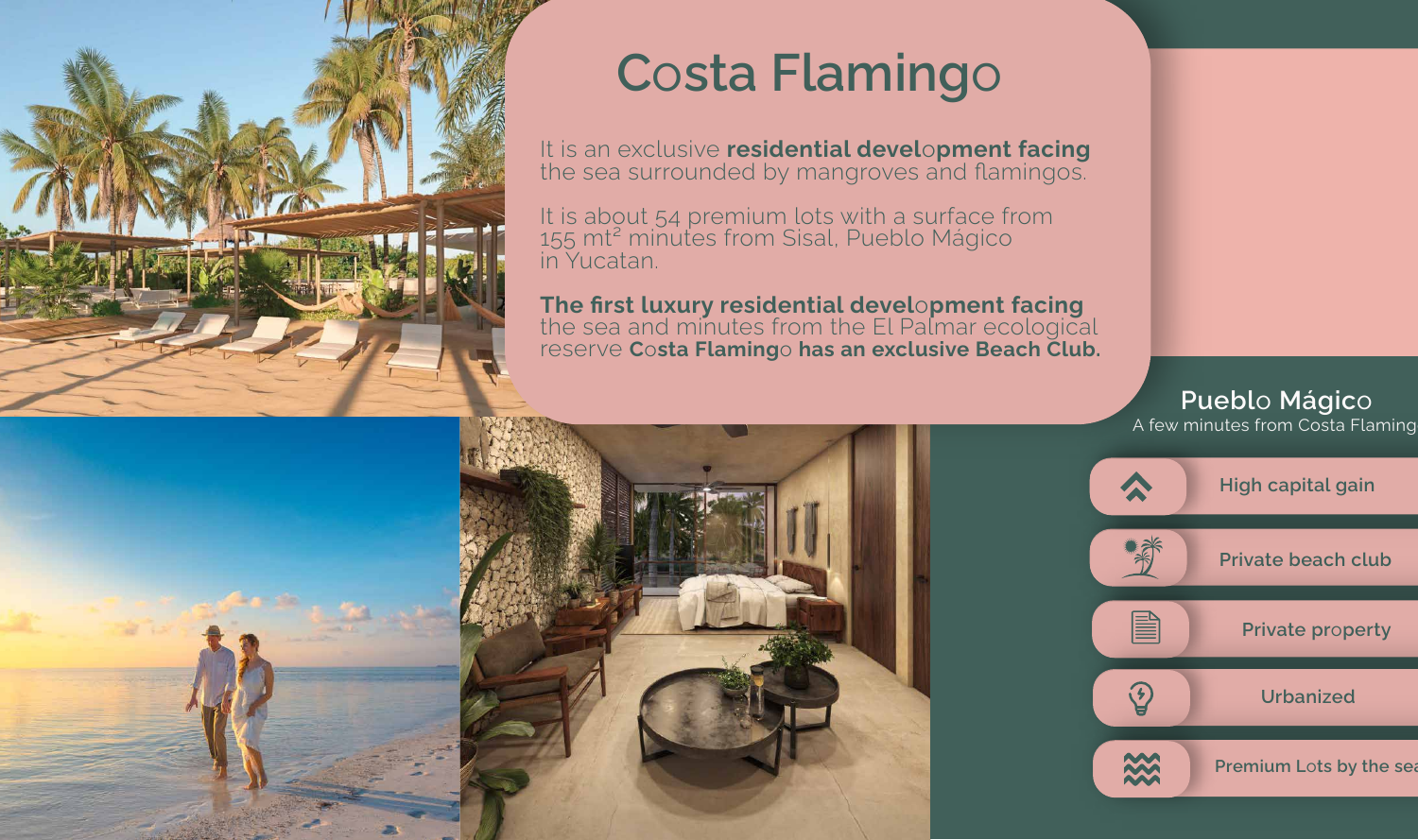## Reserve El Palmar

- El Palmar is an extraordinary place in the Southeastern Mexican. An area where they live
- migratory waterfowl, such as duck Canadian, which winters and reproduce in area.
- The Reserve is a special place in Yucatan because its abundant flora and varied fauna. This wetland area is the habitat of a colony of pink flamingo that is distinguished by its unique color. It is ideal for lovers of ecotourism.

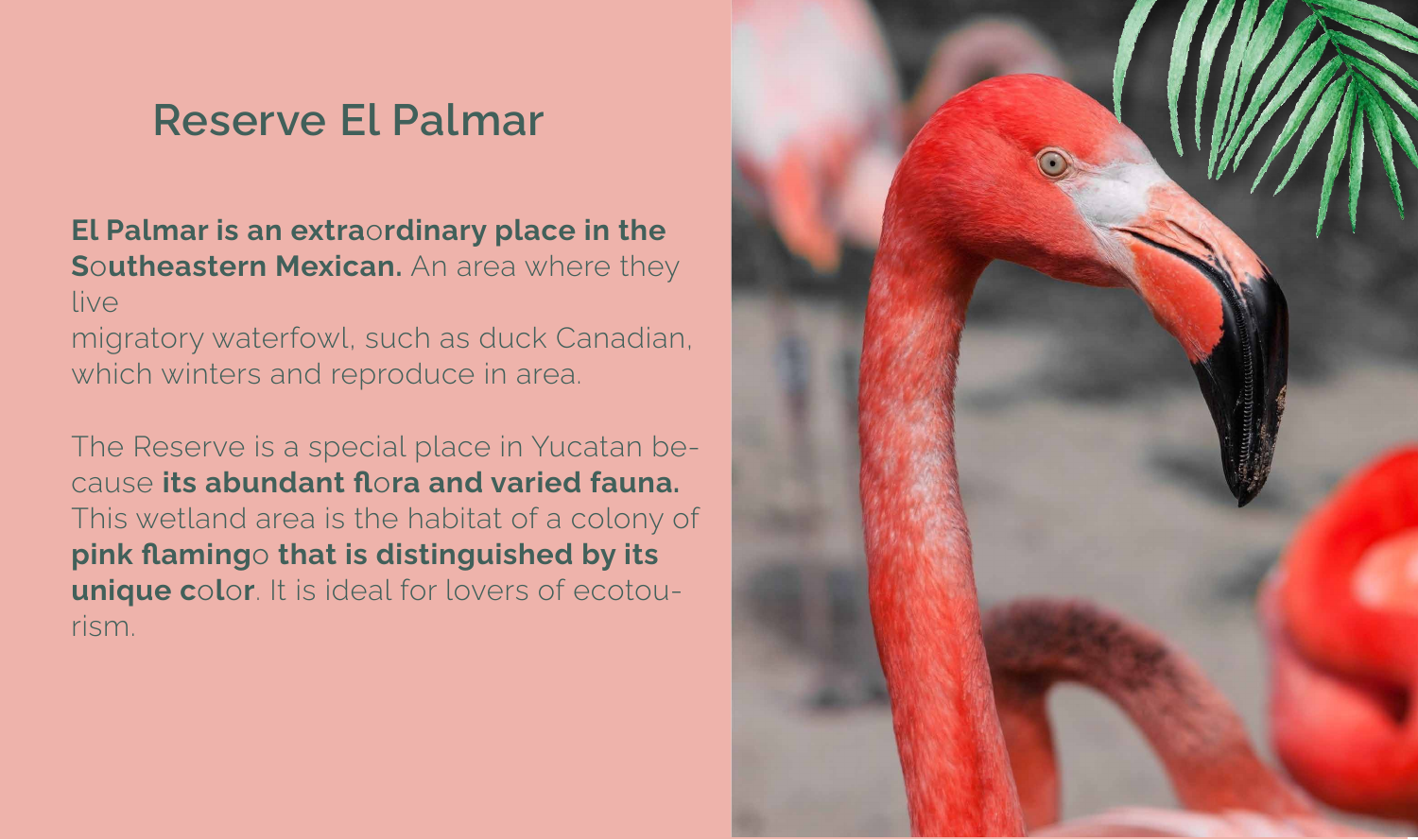

### What does GlamLot mean?

- "Glamlot" is the combination of the words:
- "Glamor and" "Lots" are exclusive investment lots,
- located near the beach and mangrove, minutes from Sisal,
	- one of the 4 Pueblo Mágico in Yucatan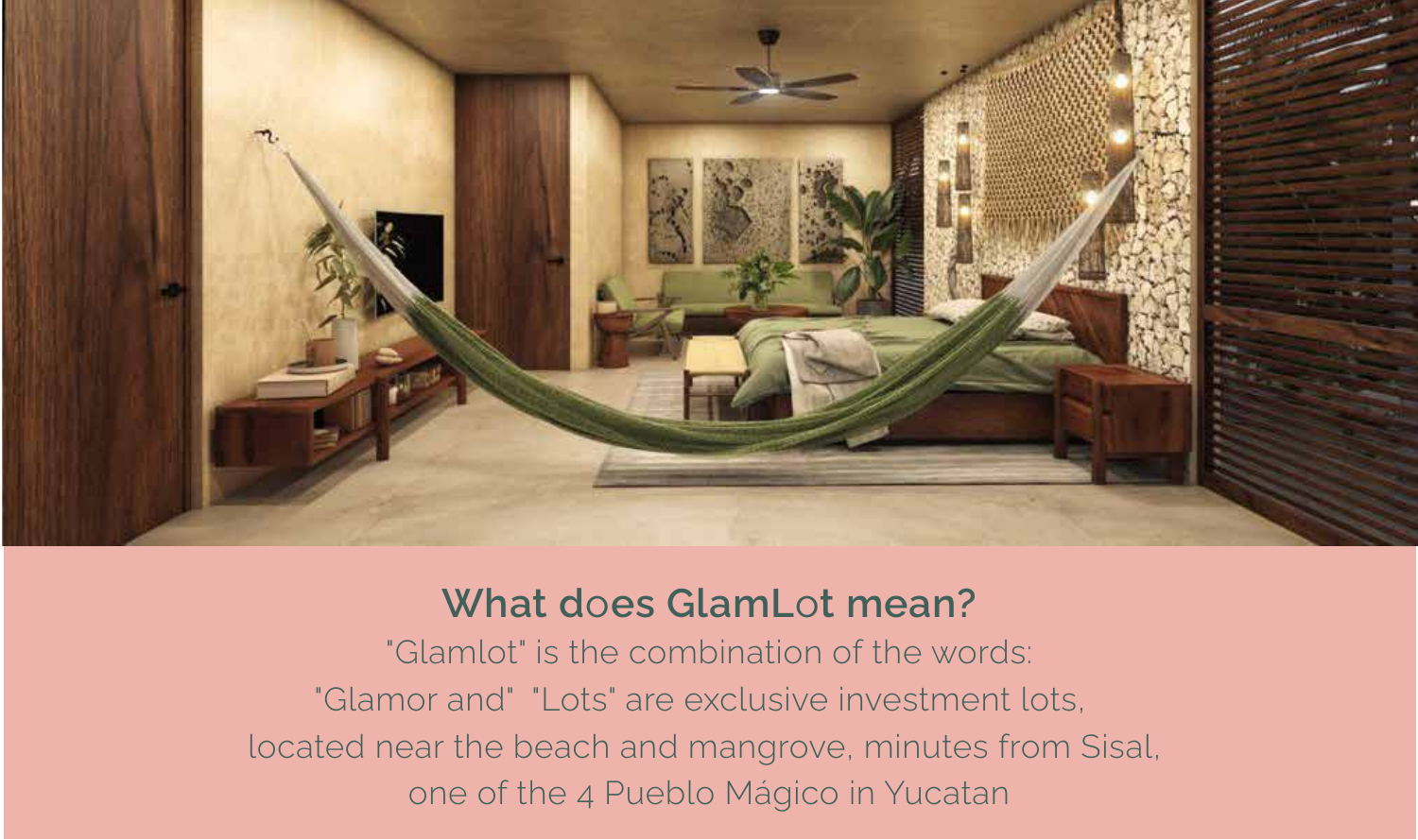# Sisal, Pueblo Mágico

During the colony, Sisal was a port of great commercial and political importance in the Gulf of Mexico. The colonial Sisal, today rises as Pueblo Mágico for the immensity of its biodiversity and the warmth of its people. It belongs to an area of great eco-tourism influence for the Caribbean.